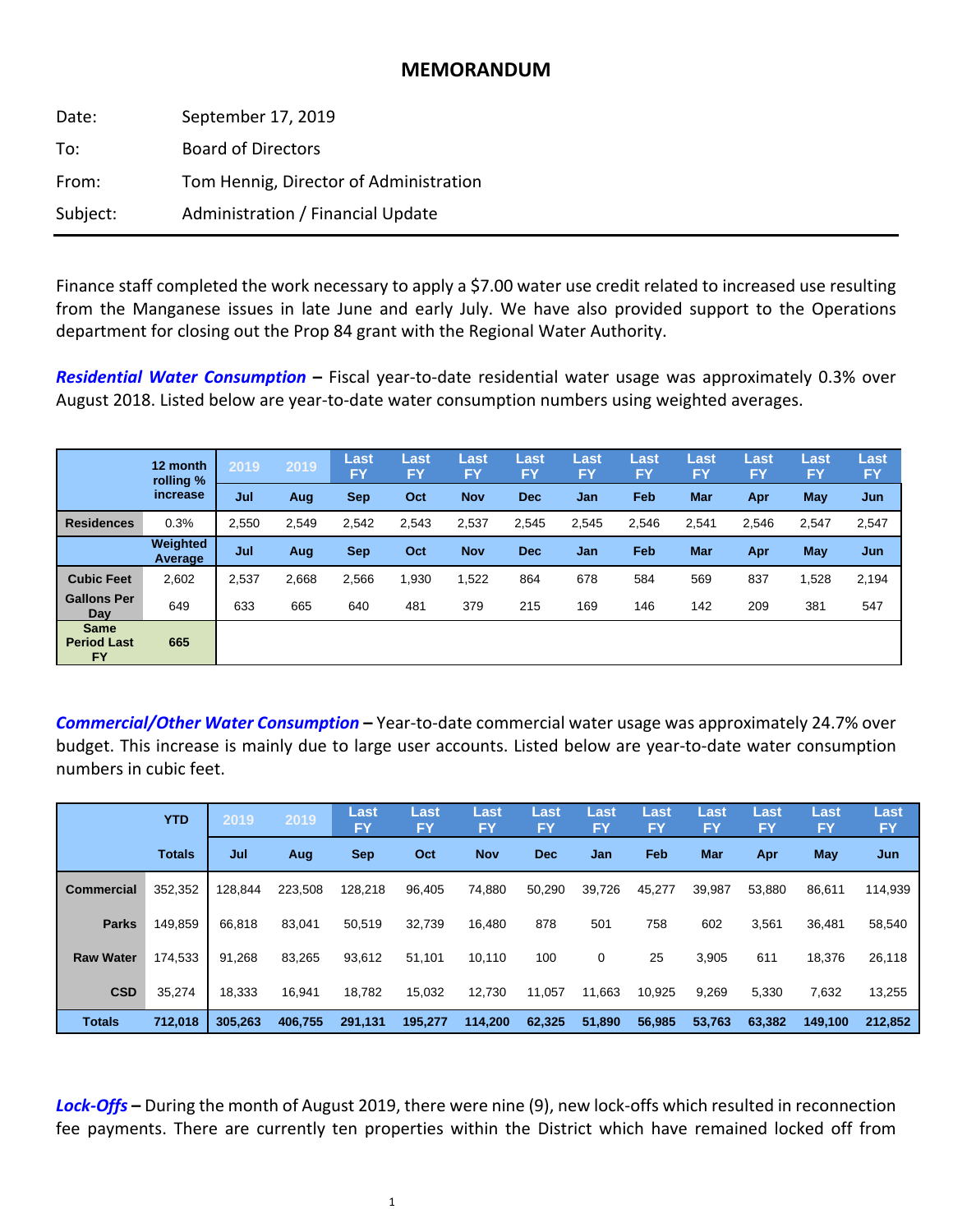services for an extended period of time. These properties are either vacant homes or empty lots with water meters.

*Connection Fees* **–** There were 24 connection fees, totaling \$361,690.68, received in July 2019 and checks and revenue were posted in August. The majority of the fees are deposited into reserve accounts for future needs.

*Aging Report* **–** Accounts past due of more than sixty (60) days totals \$4,135. There is a significant drop in past due accounts as a result of transferring \$265,962, in delinquent utility charges attributed to eight (8) undeveloped residential properties, to the Sacramento County Assessor's office to be included on the 2020 tax roll.

*Summary of Reserve Accounts as of August 31, 2019 –* The ending balance of the District's reserve accounts is \$5,595,378 as of August 31<sup>st</sup>, 2019 and it is an increase of \$40,969 compared with last month. Staff continues to validate all reserve contributions and expects there will be additional adjustments as we continue to identify past practices for allocation of monthly interest and sales revenue. We expect this activity to take place as part of the FY 2018‐19 year‐end closing process. Staff is also working to complete a detailed analysis of all reserve funds and plans to prepare a report for a future Finance Committee review.

### *Reserve Fund Balances*

| <b>Reserve Descriptions</b>                     | <b>Fiscal Yr Beg Balance</b><br>7/1/2019 | <i><u><b>Increases</b></u></i> | <b>Decreases</b> | <b>Period End Balance</b><br>8/31/2019 |
|-------------------------------------------------|------------------------------------------|--------------------------------|------------------|----------------------------------------|
| Water Capital Replacement (200-2505)            | 1,579,551                                | 44.242                         |                  | 1,623,792                              |
| Sewer Capital Replacement (250-2505)            | 2,836,178                                | 70.008                         | 1.756            | 2,904,430                              |
| Drainage Capital Replacement (260-2505)         | 28,898                                   |                                | 17,029           | 11,869                                 |
| <b>Security Capital Replacement (500-2505)</b>  | 100.635                                  | 39                             | 3.950            | 96,725                                 |
| <b>Admin Capital Replacement (xxx-2505-99)</b>  | 87.210                                   |                                |                  | 87,210                                 |
| Sewer Capital Improvement Connection (250-2500) | 4.209                                    |                                |                  | 4,209                                  |
| Capital Improvement (xxx-2510)                  | 388,502                                  | 3,950                          | 39               | 392,413                                |
| <b>Water Supply Augmentation (200-2511)</b>     | 1,719,244                                | 10,098                         | 497,127          | 1,232,215                              |
| <b>WTP Construction Fund Reserve (200-2513)</b> | $-743,314$                               | 33,669                         | 40,391           | $-750,036$                             |
| Security Impact Fee Reserves (500-2513)         | $-7,450$                                 |                                |                  | $-7,450$                               |
| <b>Total Reserves</b>                           | 5,993,663                                | 162,006                        | 560,292          | 5,595,378                              |

## *Inter‐fund Borrowing Balances*

| <b>Inter-fund Borrowing</b>              | <b>Fiscal Yr Beg</b><br><b>Balance</b><br>7/1/2019 | <b>YTD</b><br><i><u><b>Interest</b></u></i> | <b>YTD</b><br><b>Repayment</b> | <b>Period End</b><br><b>Balance</b><br>8/31/2019 |
|------------------------------------------|----------------------------------------------------|---------------------------------------------|--------------------------------|--------------------------------------------------|
|                                          |                                                    |                                             |                                |                                                  |
| <b>WTP Construction Loan from Sewer</b>  | 856.042                                            | 3.344                                       | 23,496                         | 832,546                                          |
| <b>WTP Construction Loan from WSA</b>    | 285.353                                            | 1.115                                       | 7.832                          | 277,521                                          |
| Security N. Gate Loan from Drainage Fund | 18.341                                             | 68                                          | 3,806                          | 14,535                                           |
| <b>Total Inter-fund Borrowing</b>        | 1,159,736                                          | 4,527                                       | 35,134                         | 1,124,601                                        |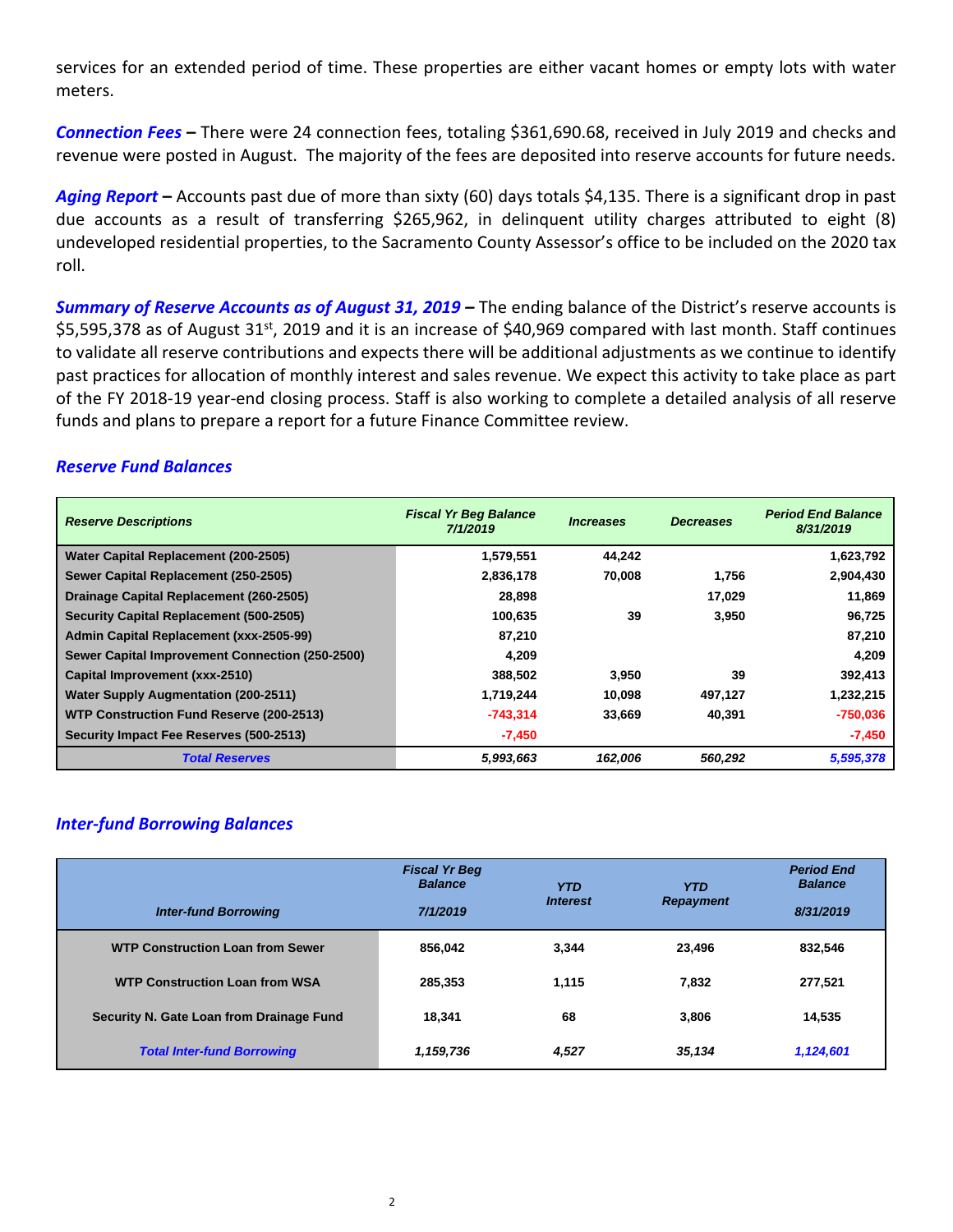### *Budget to Actual Comparison Details (year‐to‐date through August 31, 2019)*

### *Revenues*

**Water Charges,** year‐to‐date, are *above* **budget \$21,417 or 4% Sewer Charges,** year‐to‐date, are *below* **budget \$4,516 or (2%) Drainage Charges,** year‐to‐date, are *above* **budget \$434 or 1.2% Solid Waste Charges,** year‐to‐date, are *above* **budget \$1,052 or 0.9% Security Charges,** year‐to‐date, are *above* **budget \$3,978 or 2%**

#### *Expenses*

The District's overall expenditures for FY 2019‐20 are below budget through August 2019. We will continue to focus on closing FY 2018‐19 and preparing for the annual audit. This work will also result in recommendations for transferring any FY 2018‐19 savings to specific reserve accounts.

#### *Finance Committee Update*

The Finance Committee met on September 10<sup>th</sup> and 13<sup>th</sup>, 2019. The Finance Committee discussed the software program update to streamline the accounts payable process and decided to bring the item of contracting the Pun Group to implement financial services recommendations for a vote at the September Board Meeting.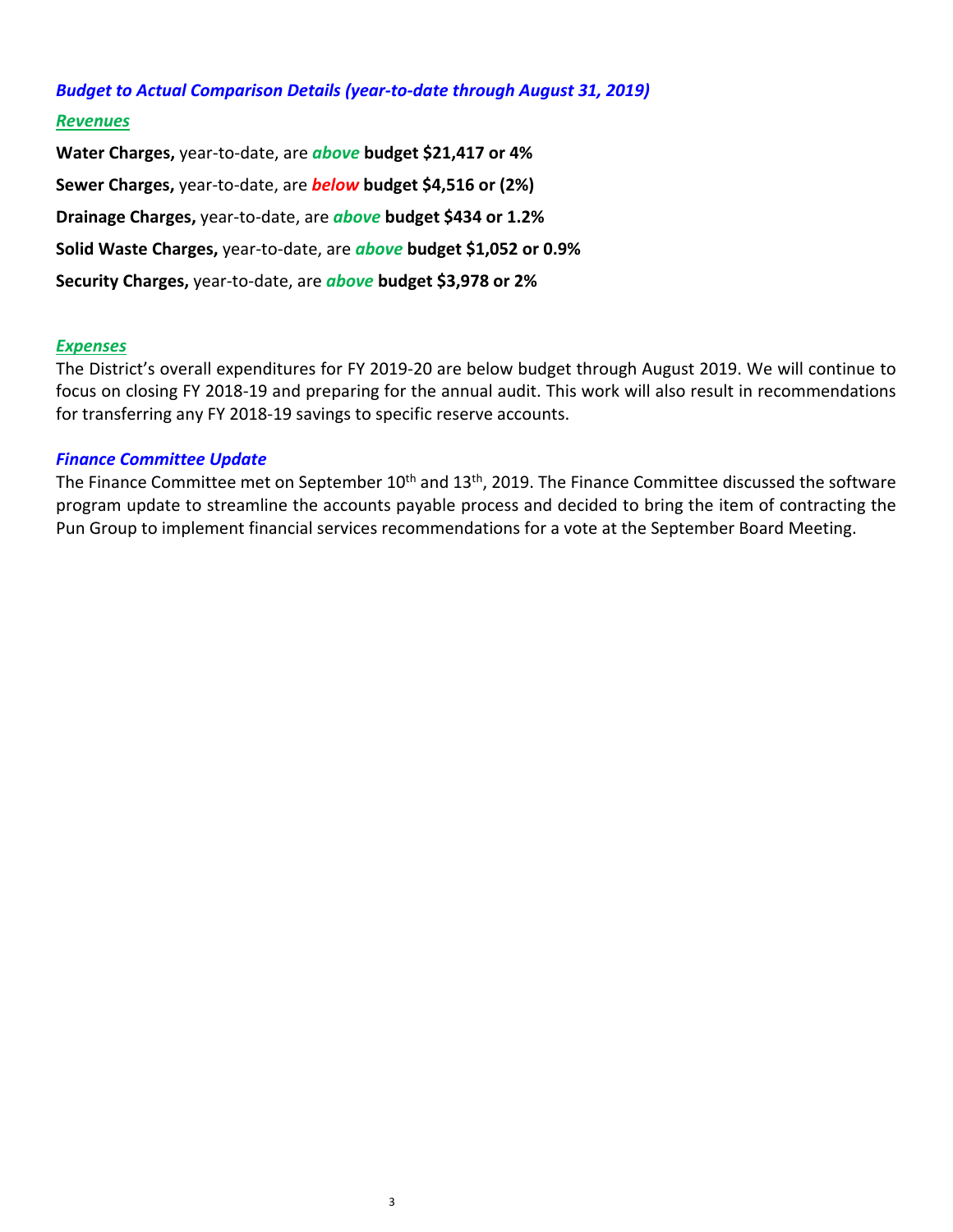# **RANCHO MURIETA COMMUNITY SERVICES DISTRICT INVESTMENT REPORT**

| <b>INSTITUTION</b>                                                                                               | <b>CASH BALANCE AS OF August 31, 2019</b><br><b>YIELD</b> |            | <b>BALANCE</b>                    |
|------------------------------------------------------------------------------------------------------------------|-----------------------------------------------------------|------------|-----------------------------------|
|                                                                                                                  |                                                           |            |                                   |
| <b>CSD FUNDS</b>                                                                                                 |                                                           |            |                                   |
| <b>EL DORADO SAVINGS BANK</b><br><b>SAVINGS</b>                                                                  | 0.03%                                                     | \$         | 749,517.82                        |
| <b>CHECKING</b>                                                                                                  | 0.02%                                                     | \$         | 314,410.14                        |
| <b>PAYROLL</b>                                                                                                   | 0.02%                                                     | \$         | 17,862.68                         |
| <b>BANNER BANK</b><br>EFT.                                                                                       | 0.00%                                                     | \$         | 194,441.72                        |
| <b>LOCAL AGENCY INVESTMENT FUND (LAIF)</b><br><b>UNRESTRICTED</b>                                                | 2.43%                                                     | \$         | 1,157,475.12                      |
| <b>RESTRICTED RESERVES</b>                                                                                       | 2.43%                                                     | \$         | 4,988,626.66                      |
| <b>CALIFORNIA ASSET MGMT (CAMP)</b><br><b>OPERATION ACCOUNT</b>                                                  | 2.48%                                                     | \$         | 631,357.59                        |
| <b>US BANK</b><br><b>PARS GASB45 TRUST</b>                                                                       | 4.17%                                                     | \$         | 2,000,261.54                      |
|                                                                                                                  | <b>TOTAL CSD</b>                                          | $\sqrt{5}$ | 10,053,953.27                     |
| <b>BOND FUNDS</b>                                                                                                |                                                           |            |                                   |
| <b>COMMUNITY FACILITIES DISTRICT NO. 2014-1 (CFD)</b>                                                            |                                                           |            |                                   |
| <b>BANK OF AMERICA</b><br><b>CHECKING</b>                                                                        | 0.00%                                                     | \$         | 159,681.27                        |
| <b>WILMINGTON TRUST</b><br><b>BOND RESERVE FUND</b><br><b>BOND ADMIN EXPENSE</b><br><b>BOND SPECIAL TAX FUND</b> | 2.08%<br>2.10%                                            | \$<br>¢    | 399,326.72<br>24.32<br>296,267.55 |
| <b>BOND ACQ &amp; CONSTRUCTION</b><br><b>BOND REDEMPTION ACCOUNT</b><br><b>BOND COI</b>                          | 2.08%                                                     |            | 6,701.04                          |
| <b>BOND SURPLUS</b>                                                                                              | 2.08%                                                     | \$         | 59.70                             |
|                                                                                                                  | <b>TOTAL CFD</b>                                          | $\sqrt{5}$ | 862,060.60                        |
|                                                                                                                  | <b>TOTAL ALL FUNDS</b>                                    | \$         | 10,916,013.87                     |

\*Investments comply with the CSD adopted investment policy.

PREPARED BY: Tom Hennig, Director of Administration

REVIEWED BY: 2002, District Treasurer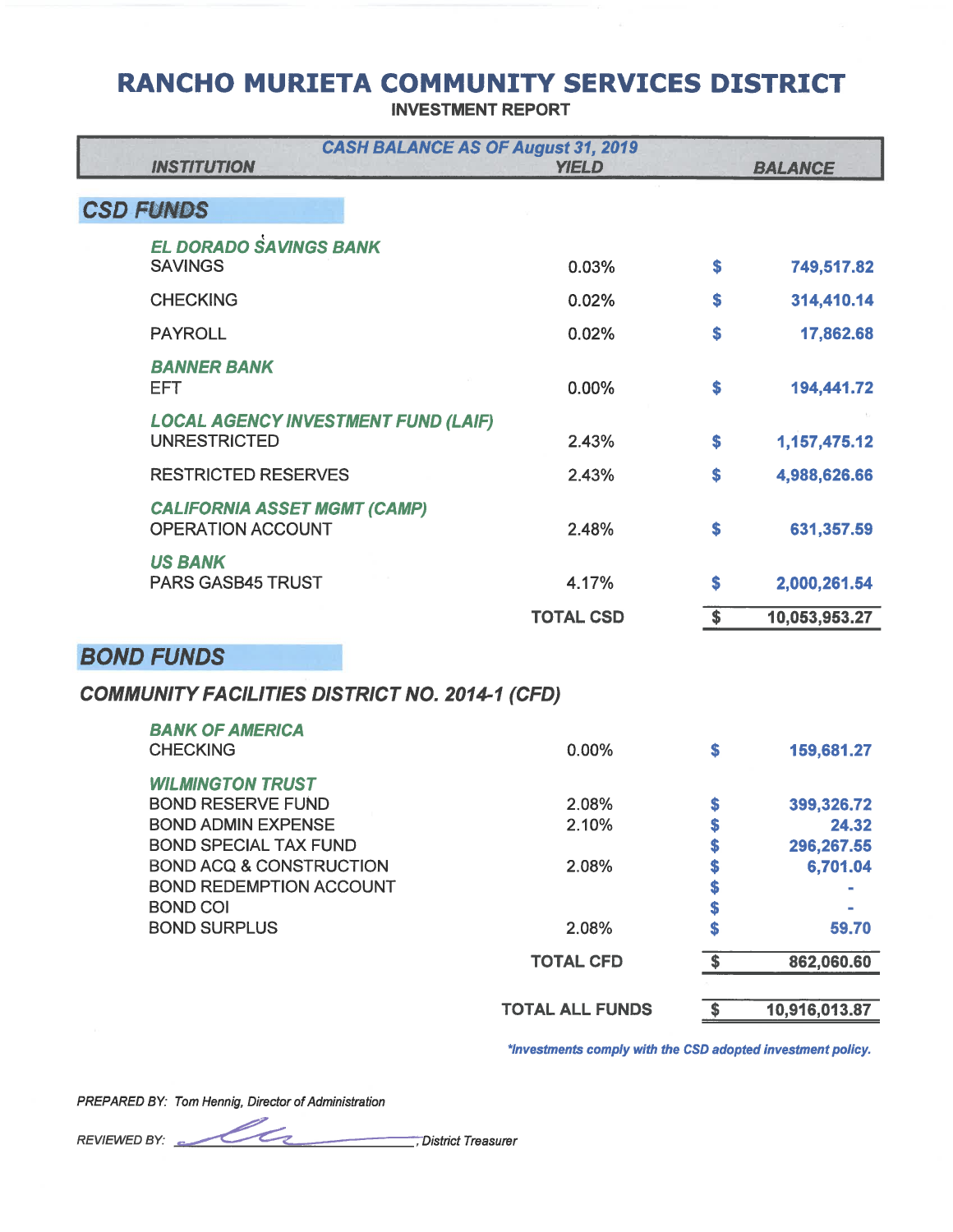## **RANCHO MURIETA CSD Summary of All CSD Funds For the Two Months Ending 8/31/2019** Budget to Actual Comparison Detail

| Description                                             | Period<br><b>Budget</b> | Period<br>Actual | <b>YTD</b><br><b>Budget</b> | <b>YTD</b><br>Actual | <b>YTD Budget</b><br>(Over)/Under | Annual<br><b>Budget</b> |
|---------------------------------------------------------|-------------------------|------------------|-----------------------------|----------------------|-----------------------------------|-------------------------|
| <b>Charges for Services - Residential</b>               | \$505,259               | \$506,994        | \$1,012,250                 | \$1,008,465          | \$3,785                           | \$5,540,771             |
| Charges for Services - Commercial                       | 63,312                  | 87,067           | 127,374                     | 152,966              | (25, 592)                         | 586,254                 |
| <b>Availability Charges</b>                             | 0                       | 0                | 0                           | 0                    | 0                                 | 460                     |
| Sales Other                                             | 700                     | 781              | 1,400                       | 1,958                | (558)                             | 8,400                   |
| <b>CIA Ditch Service Charges</b>                        | 0<br>0                  | 0<br>0           | 0                           | 0                    | 0                                 | 1,800                   |
| <b>Property Taxes</b><br>Property Taxes (Reserve Alloc) | 0                       | 0                | 0<br>0                      | 0<br>0               | 0<br>0                            | 674,370<br>(82,000)     |
| <b>Total General Income</b>                             | 569,271                 | 594,843          | 1,141,024                   | 1,163,390            | (22, 365)                         | 6,730,055               |
| Interest Income                                         | 20                      | 0                | 40                          | 22                   | 18                                | 10,765                  |
| <b>Total Earnings Income</b>                            | 20                      | $\mathbf{0}$     | 40                          | 22                   | 18                                | 10,765                  |
| <b>Meter Installation Fee</b>                           | 0                       | 24,600           | 0                           | 28,095               | (28,095)                          | 4,800                   |
| <b>Inspection Fees</b>                                  | $\mathbf 0$             | 9,108            | 0                           | 9,488                | (9, 488)                          | 5,693                   |
| <b>Telephone Line Contracts</b>                         | 598                     | 572              | 1,196                       | 1,144                | 52                                | 7,175                   |
| Fines/Rule Enforcement                                  | 175                     | 175              | 350                         | 350                  | 0                                 | 2,100                   |
| Late Charges                                            | 6,450                   | (24, 617)        | 12,900                      | (17, 378)            | 30,278                            | 77,400                  |
| <b>Title Transfer Fees</b>                              | 1,350                   | 1,800            | 2,700                       | 7,500                | (4,800)                           | 16,200                  |
| Security Gate Bar Code Income                           | 650                     | 280              | 1,300                       | 990                  | 310                               | 7,800                   |
| <b>Project Reimbursement</b>                            | 2,182                   | 1,865            | 4,364                       | 11,329               | (6,965)                           | 26,184                  |
| Misc Income                                             | 1,208                   | 2,129            | 2,417                       | 2,974                | (558)                             | 14,500                  |
| <b>Total Other Income</b>                               | 12,613                  | 15,912           | 25,226                      | 44,492               | (19, 266)                         | 161,851                 |
| <b>TOTAL REVENUE</b>                                    | 581,904                 | 610,754          | 1,166,291                   | 1,207,904            | (41,613)                          | 6,902,671               |
| Salaries & Wages                                        | 184,543                 | 175,067          | 376,116                     | 353,324              | 22.792                            | 2,495,975               |
| <b>Employer Costs</b>                                   | 48,708                  | 46,616           | 97,806                      | 93,650               | 4,156                             | 608,878                 |
| <b>Payroll Taxes</b>                                    | 12,058                  | 9,781            | 24,255                      | 26,983               | (2,728)                           | 173,281                 |
| <b>Other Employer Costs</b>                             | 13,989                  | 10,741           | 27,203                      | 21,446               | 5,757                             | 161,318                 |
| <b>Pension Expense</b>                                  | 35,512                  | 32,019           | 71,024                      | 63,829               | 7,196                             | 445,443                 |
| <b>Tuition Reimbursement</b>                            | 0                       | 0                | 0                           | 0                    | 0                                 | 2,870                   |
| <b>Total Employee Services</b>                          | 294,810                 | 274,225          | 596,404                     | 559,232              | 37,172                            | 3,887,766               |
| <b>Clerical Services</b>                                | 5,100                   | 11,700           | 10,200                      | 31,506               | (21, 306)                         | 61,350                  |
| Recruitment                                             | 1,505                   | 387              | 3,010                       | 387                  | 2,624                             | 18,060                  |
| <b>Travel/Meetings</b>                                  | 1,740                   | 730              | 3,480                       | 1,157                | 2,323                             | 21,880                  |
| <b>Office Supplies</b>                                  | 2,470                   | 3,116            | 4,940                       | 6,211                | (1,271)                           | 29,640                  |
| <b>CWRS Contract Charges</b>                            | 52,662                  | 51,328           | 105,325                     | 102,602              | 2,723                             | 631,949                 |
| Mail Machine Lease                                      | 700                     | 0                | 700                         | 0                    | 700                               | 2,800                   |
| Copy Machine Maintenance<br>Insurance                   | 1,520<br>12,247         | 1,959<br>11,641  | 3,040<br>24,493             | 3,912<br>23,282      | (872)<br>1,211                    | 18,240<br>146,958       |
| Postage                                                 | 1,500                   | 1,500            | 3,000                       | 3,000                | 0                                 | 18,000                  |
| Telephones                                              | 4,120                   | 5,204            | 8,240                       | 9,675                | (1, 435)                          | 49,439                  |
| Memberships                                             | 3,720                   | 233              | 4,840                       | 763                  | 4,078                             | 19,325                  |
| Audit                                                   | 0                       | $\mathbf 0$      | 0                           | 0                    | $\mathbf 0$                       | 16,275                  |
| Legal                                                   | 3,450                   | 4,784            | 6,900                       | 4,784                | 2,116                             | 155,950                 |
| Training/Safety                                         | 4,000                   | 3,667            | 7,600                       | 3,853                | 3,747                             | 53,200                  |
| <b>Community Communications</b>                         | 500                     | 0                | 2,000                       | 0                    | 2,000                             | 13,700                  |
| <b>Equipment Maint</b>                                  | 50                      | 601              | 850                         | 616                  | 234                               | 3,550                   |
| Consulting                                              | 850                     | 467              | 2,050                       | 844                  | 1,206                             | 102,400                 |
| <b>CIA Ditch Operations</b>                             | 250                     | 0                | 500                         | 0                    | 500                               | 3,000                   |
| <b>Total Administrative Services</b>                    | 96,384                  | 97,315           | 191,168                     | 192,591              | (1, 423)                          | 1,365,716               |
| Uniforms                                                | 1,430                   | 1,078            | 2,860                       | 2,808                | 52                                | 17,560                  |
| <b>Equipment Repairs</b>                                | 400                     | 573              | 800                         | 573                  | 227                               | 4,800                   |
| <b>Building/Grounds Maint/Pest Cntr</b>                 | 2,748                   | 5,173            | 5,410                       | 8,750                | (3,340)                           | 32,315                  |
| <b>Bar Codes</b>                                        | 0                       | 2,525            | 2,300                       | 2,525                | (225)                             | 6,900                   |
| Vehicle Maint                                           | 3,750                   | 4,912            | 7,500                       | 7,580                | (80)                              | 45,000                  |
| <b>Vehicle Fuel</b>                                     | 3,250                   | 3,750            | 6,500                       | 3,750                | 2,751                             | 47,000                  |
| Vehicle Lease                                           | 397                     | 0                | 794                         | 0                    | 794                               | 4,762                   |
| Off Duty Sheriff<br>Power                               | 3,000<br>26,140         | 3,768<br>13,239  | 3,000<br>41,690             | 3,768<br>13,573      | (768)<br>28,117                   | 8,000<br>297,320        |
|                                                         |                         |                  |                             |                      |                                   |                         |

*.FY19-20.CSD.BUDGET-ACTUAL MO\_YTD DETAIL BY FUND*